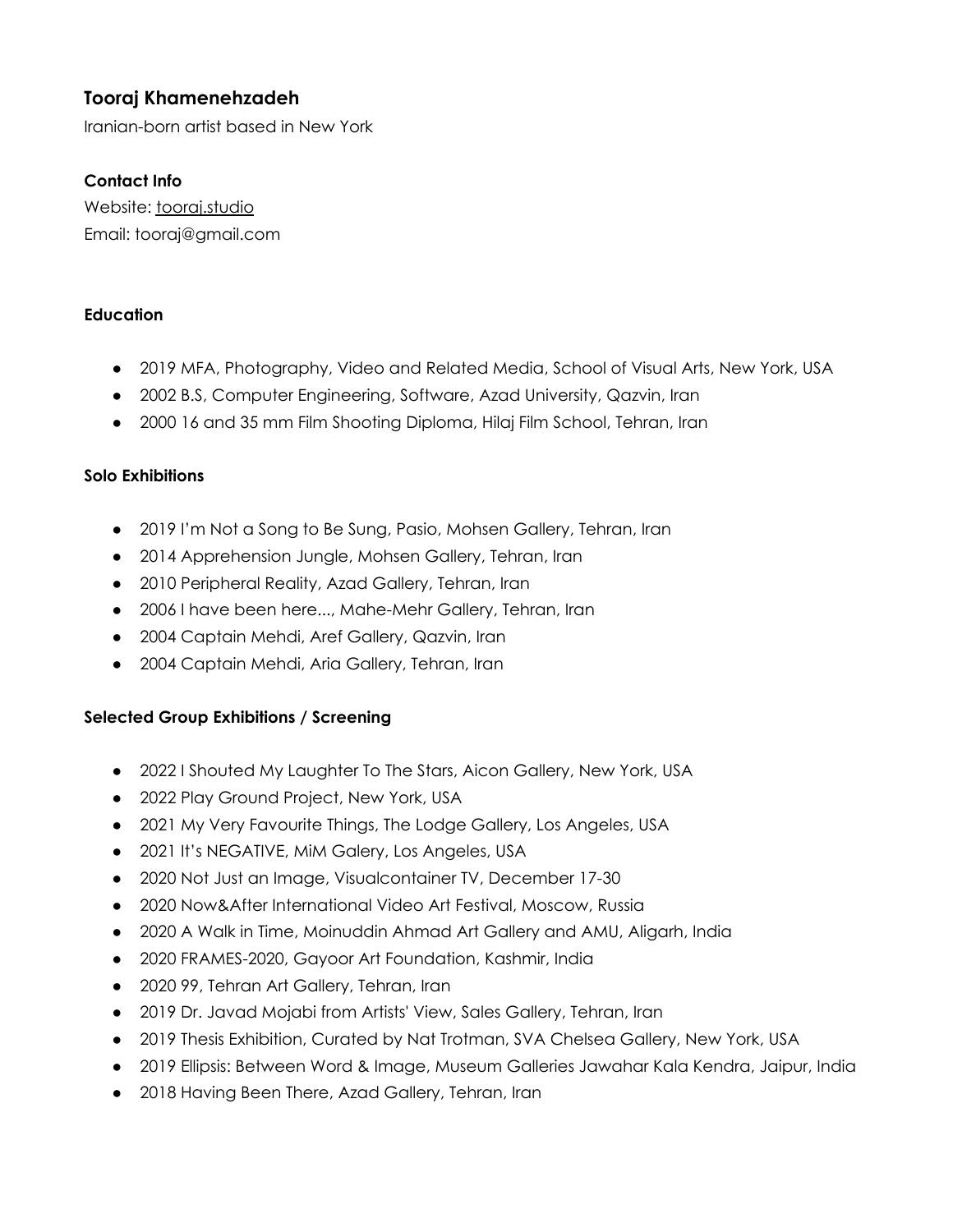- 2017 2nd Edition of Chongqing International Photography & Video Biennale, Curated by Bisi Silva, Chongqing Museum of Contemporary Art, Chongqing, China
- 2016 Landscape, Hepta Gallery, Tehran, Iran
- 2016 Portfolio, Mohsen Gallery, Tehran, Iran
- 2016 Mardaa Mard, Lajevardi Foundation, Tehran, Iran
- 2015 The World Viewed, Chapter 3, IGREG Gallery, Tehran, Iran
- 2014 Daily Farm on the New Silk Road, Xinjiang Museum of Contemporary Art, Xinjiang, China
- 2014 The World Viewed, Chapter 1, IGREG Gallery, Tehran, Iran
- 2013 By Iranian Contemporary Photographers, Mellat Gallery, Tehran, Iran
- 2013 A Review of a Decade of Video Art in Iran, Iranian Artists Forum, Tehran, Iran
- 2013 Little Frames, Aria Gallery, Tehran, Iran
- 2013 Wavy Banners Project, Jutland, Denmark
- 2012 Cycle, Ershad Gallery, Sanandaj, Iran
- 2012 Photo Expo, Saba Cultural Center, Tehran, Iran
- 2011 Presence, Aria Gallery, Tehran, Iran
- 2009 Voice of Vision, Spéos Gallery, Paris, France
- 2009 Between Hope and Chaos, 30 Years of Iranian Documentary Photography, Monnaie de Paris, France
- 2009 Separating Myth from Reality Status of Women, International Art Festival, Siddhartha Gallery, Kathmandu, Nepal
- 2009 Grand Hotel, Mehr Gallery, Qazvin, Iran
- 2009 POLYFORME Video Performance Festival, Marseille, France
- 2009 Grand Hotel, Aria Gallery, Tehran, Iran
- 2008 11th Iran Photo Biennial, Saba Cultural Center, Tehran, Iran
- 2007 5th Annual Image Celebration, Iranian Artists Forum, Tehran, Iran
- 2007 Human, Like This, Zangar Gallery, Tehran, Iran
- 2006 2nd Iran Sea Photos Festival, Tehran, Iran
- 2006 2nd Annual Prize of Kaveh Golestan Photo Festival, Tehran, Iran
- 2005 Subject, Aria Gallery, Tehran, Iran
- 2005 Sufi's Dance, Aref Gallery, Qazvin, Iran
- 2005 11th Annual Exhibition of Iran Photographers' House, Tehran, Iran
- 2005 3rd Annual Image Celebration, Iranian Artists Forum, Tehran, Iran
- 2005 9th Iran Photo Biennial, Saba Cultural Center, Tehran, Iran
- 2004 Barg Gallery, Tehran, Iran
- 2004 Regional Festival of Film and Photography, Qazvin, Iran
- 2003 Aria Gallery, Tehran, Iran
- 2003 Barg Gallery, Tehran, Iran
- 2003 Qazvin Photographers' Annual Exhibition, Aref Gallery, Qazvin, Iran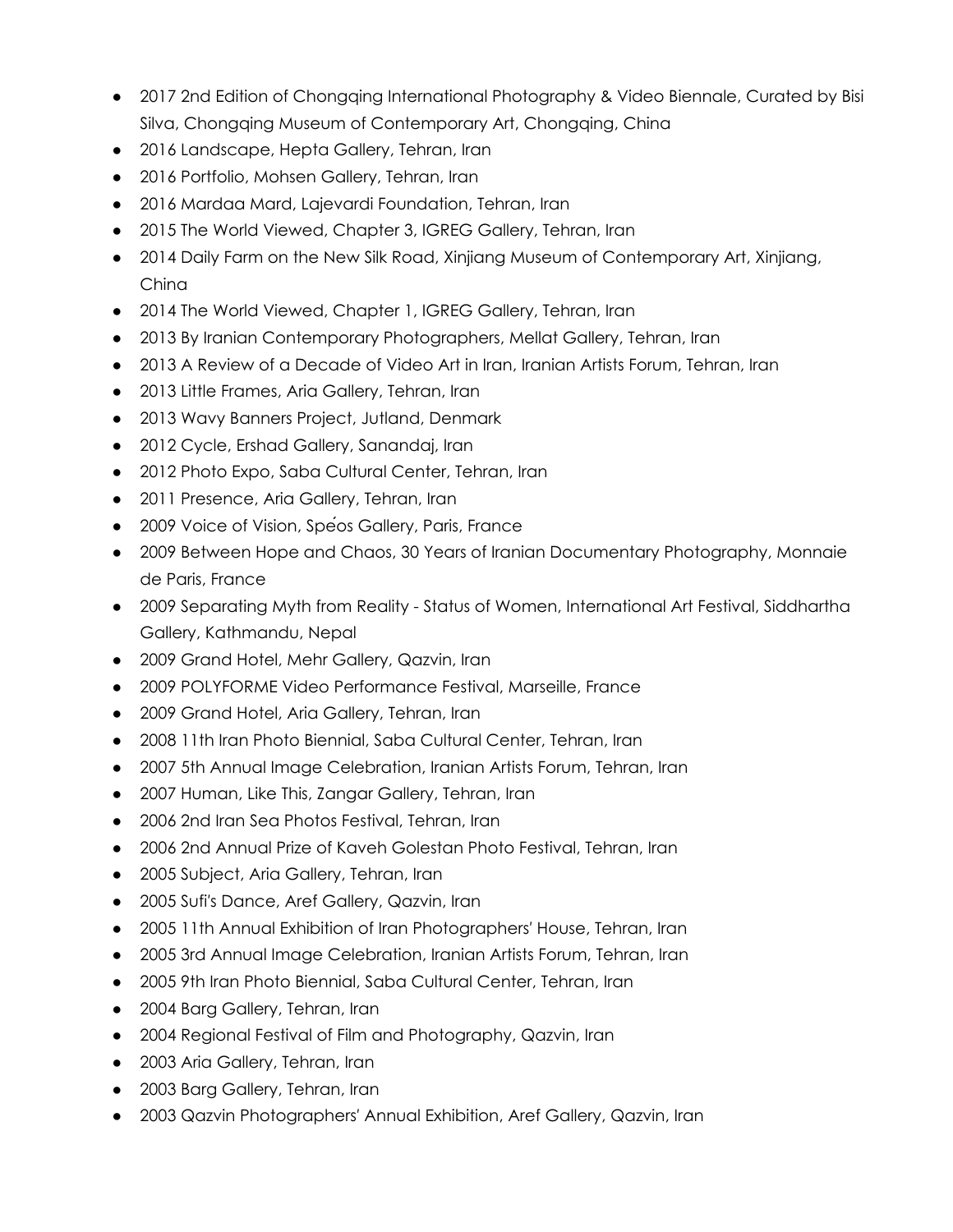- 2001 Village in Village Photo Festival, Babol, Iran
- 2000 Women in the Mirror of Picture, Photo Festival, Tehran, Iran
- 2000 Qazvin Photographers' Assembly, Qazvin, Iran
- 2000 The Lost Piece, Shahr Gallery, Qazvin, Iran
- 1999 Children Festival, Isfahan, Iran
- 1999 2n Student Festival of Film, Scenario and Photography, Tehran, Iran

### **Honors and Awards**

- 2021 City Artist Corps Grants, New York City Department of Cultural Affairs, New York, USA
- 2020 The Honorable Mention Award of Now&After International Video Art Festival, Moscow, Russia
- 2018 Alice Beck-Odette Scholarship, SVA, New York, USA
- 2017 Alice Beck-Odette Scholarship, SVA, New York, USA
- 2015 ATSA Fellowship Program in Arts Management, Delhi, India and Berlin, Germany
- 2011 Knowledge and Sharing Fellowship Program, Triangle Network: VASL Artists' Collective, Karachi, Pakistan
- 2006 The Honorable Mention Award of 2nd Annual Prize of Kaveh Golestan Photo Festival, Tehran, Iran
- 2004 The First Prize of Regional Festival of Film and Photography, Qazvin, Iran
- 2000 The First Prize of Qazvin Photographers' Assembly, Qazvin, Iran

# **Artist Residencies**

- 2013 Organhaus, Chongqing, China
- 2011 VASL Artists' Collective, Karachi, Pakistan
- 2009 SaNsA, Kumasi, Ghana
- 2008 Theertha, Kandy, Sri Lanka
- 2007 Khoj, Kashmir, India

# **Collections**

● Tehran Museum of Contemporary Art

### **Art Jury Members**

- 2018 5th Kooshk Artist Residency Award (KARA 2019), Tehran, Iran
- 2017 Spring and Fall Bemis Residency Program, Bemis Center for Contemporary Arts, Omaha, USA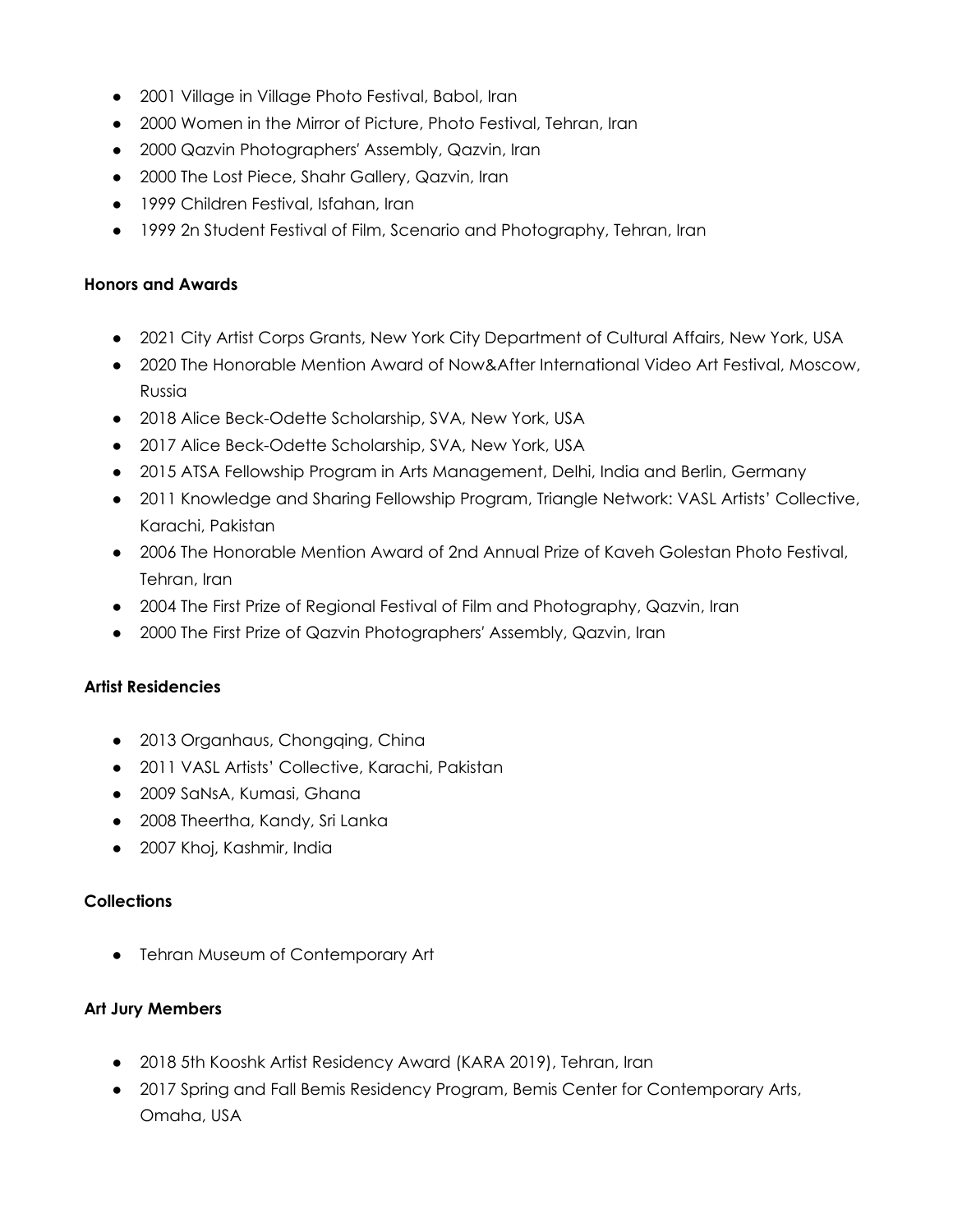- 2016 TADAEX06/NODE Exchange Program, Frankfurt, Germany, and Tehran, Iran
- 2015 2nd Kooshk Artist Residency Award (KARA 2016), Tehran, Iran
- 2016 1st National Qazvin Photo Festival, Qazvin, Iran
- 2014 1st Kooshk Artist Residency Award (KARA 2015), Tehran, Iran
- 2014 4th Annual Exhibition of Isfahan Photo Club, Isfahan, Iran

#### **Curatorial and Management Projects**

- 2019 Haft Paykar (Seven Beauties) Group Exhibition, Co-Curated with Natasha Chuk, Mohsen Gallery, Tehran, Iran
- 2016 1st Res Artis Meeting in the Middle East, Management Team, Tehran, Iran
- 2016 2nd Rybon International Artists' Workshop, Artistic Director, Tehran, Iran
- 2016 6th Annual Art Contemporary Persbook, Review Committee, Tehran, Iran
- 2015 Art Management Program, Management Team, Tehran, Iran
- 2015 Screening of Art21's Documentary Film Series by Rybon Art Center, Management Team, Cinematheque of the Tehran Museum of Contemporary Arts, Tehran, Iran
- 2014 Evident and Latent, Photography Book, Curatorial Team, Tehran, Iran
- 2013 Visual Dialogue between Switzerland + Iran, Curatorial Team, Iranian Artists Forum, Tehran, Iran
- 2012 1st Rybon International Artists' Workshop, Curatorial Team, Tehran, Iran

### **Professional Activities**

- 2016-20 Board Member, Res Artis, Amsterdam, Netherlands
- 2016-17 Advisory board Member, Mohsen Gallery, Tehran, Iran
- 2014-17 Curator and Program Manager, Kooshk Artist Residency, Tehran, Iran
- 2008-17 Founding Member, Rybon Art Center, Tehran, Iran
- 2013-14 Iseema, Content Director, Tehran, Iran

### **Presentations and Talks**

- 2022 Talk, Bard College, New York, USA, March 29
- 2022 Talk, Transitional Art Irland, Dublin, Irland, January 20
- 2021 Panel Discussion, Artistic Experience; Artist's Way, Urmia, Iran, Nov 16
- 2021 Panel Discussion, The Artist as a Producer of Places and Networks, HANGAR, Lisbon, Portugal, May 5
- 2021 Live Panel Discussion, It's NEGATIVE, MiM Galery, Los Angeles, USA, April 25
- 2020 Live Panel Discussion, School of Visual Arts Graduate Alumni Panel, SVA, New York, USA, Dec 9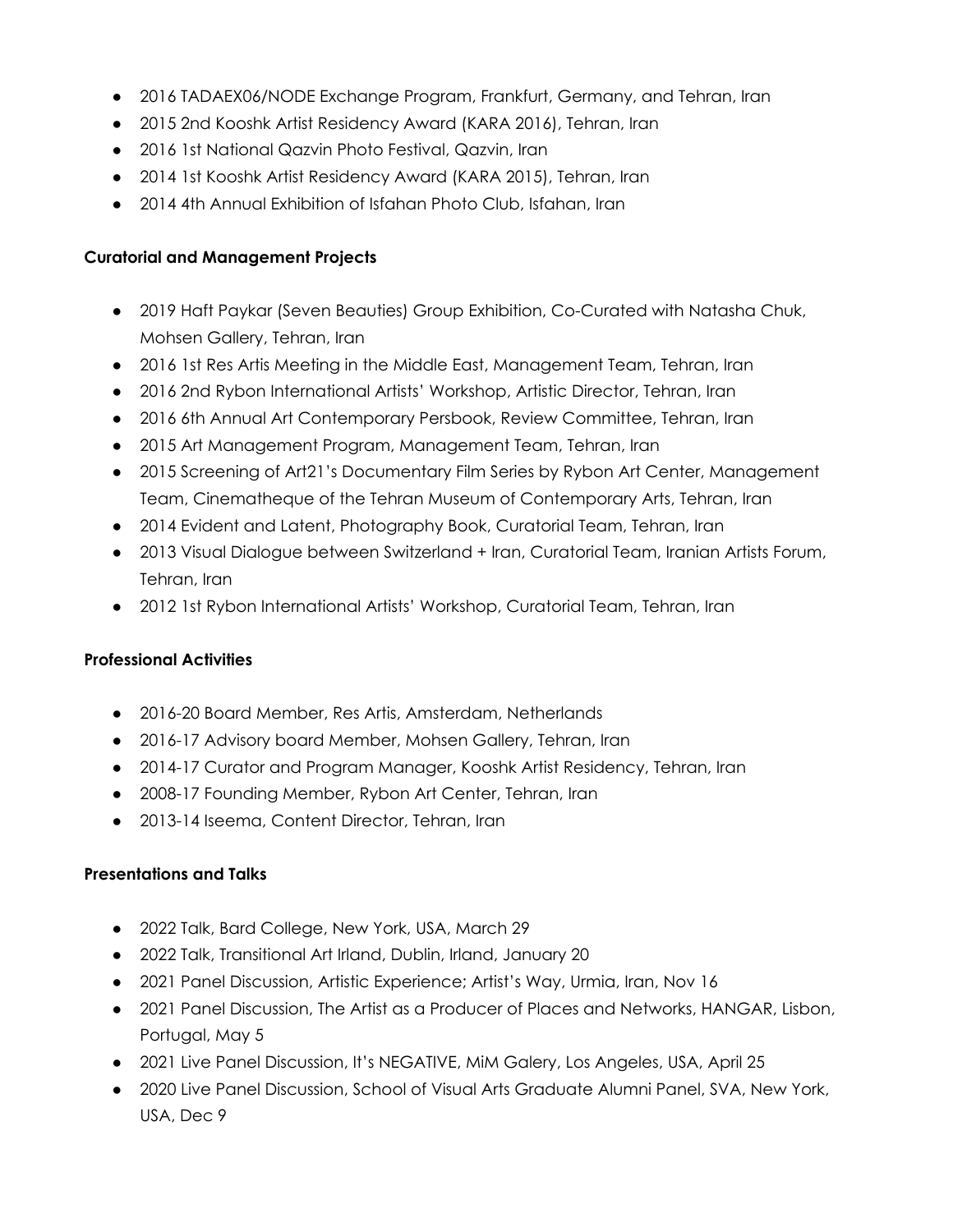- 2019 Panel Discussion, Haft Paykar Exhibition, Darbast Platform, Tehran, Iran, May 21
- 2018 Panel Discussion, War of Positions: Beauty and the Sublime The Aesthetics of Culture, Alwan for the Arts, New York, USA, May 24
- 2018 Open Chat, International Artist Opportunities, NYFA, New York, USA, May 16
- 2018 Lecture, Artist Mobility, and Exchange Programs in the Middle East, Princeton University, Princeton, NJ, USA, April 10
- 2017 Talk, Flashback on Res Artis Meeting in Tehran, Res Artist Meeting, Danish Art Workshops, Copenhagen, Denmark, October 25
- 2016 Panel Discussion, The Importance of Residencies in an Artist's Professional Career, Res Artis Meeting, Mohsen Gallery, Tehran, Iran, November 23
- 2016 Artist Talk, University of Maryland, Maryland, USA, October 10
- 2015 Talk, Screening of Art21's Documentary Film Series, Cinematheque of the Tehran Museum of Contemporary Arts, Tehran, Iran, July 13
- 2014 Panel Discussion, The Rule of Technique and Methods in Fine Art Photography, 13th Iran Photo Biennial, Tehran Museum of Contemporary Art, Tehran, Iran, February 15
- 2014 Lecture, About Staged Photography, 3rd Month of Photography of Qazvin, Iranian Youth Cinema Society, Qazvin, Iran, September 11
- 2013 Lecture, Center for Contemporary Art, Kabul, Afghanistan, October 23
- 2013 Artist Talk, Organhaus Art Space, Chongqing, China, May 16
- 2013 Panel Discussion, The China that We Have Known, Organhaus-Rybon Exchange Program, Mohsen Gallery, Tehran, Iran, September 16
- 2011 Artist Talk, Indus Valley School of Art and Architecture, Karachi, Pakistan, February 23
- 2011 Artist Talk, Karachi School of Art, Karachi, Pakistan, February 22
- 2011 Artist Talk, Department of Visual Studies, Karachi University, Karachi, Pakistan, February 21
- 2009 Artist Talk, Ghana Cultural Center, Kumasi, Ghana, June 8
- 2009 Lecture, About David Levinthal's Works, Annual Week of Film and Photography of Qazvin, Iranian Youth Cinema Society, Qazvin, Iran, February 25
- 2008 Artist Talk, Hanthana International Art Center, Hanthana, Sri Lanka, February 18
- 2007 Artist Talk, Gulshan (Aga Manzil), Kashmir, India, November 5
- 2006 Artist Talk, University of Art, Tehran, Iran, November 15
- 2005 Panel Discussion, Sufi's Dance Exhibition, Aref Gallery, Qazvin, Iran
- 2004 Panel Discussion, Photography Websites, Iranian Photojournalists' Association, Iranian Artists Forum, Tehran, Iran, April 11

### **Television**

- 2015 Interview, Art Residencies, Karane Tele Magazine, Channel 4, August 15
- 2006 Interview, Fanoos Televisual Magazine, Channel 4, Iran, March 5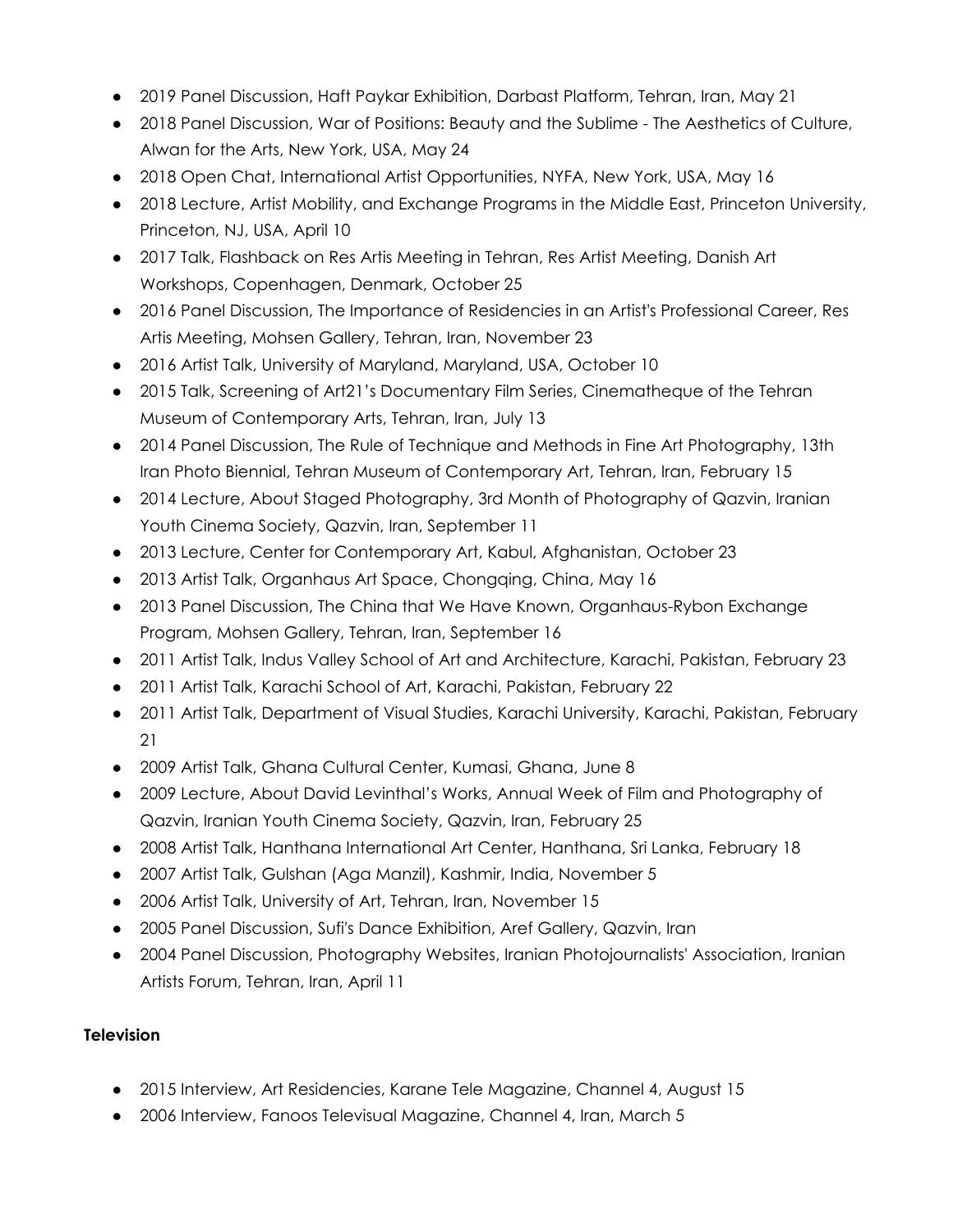#### **Selected Publications**

- 2022 Work by Tooraj Khamenehzadeh, Contemporary Iranian Photography by Aram Mohamadi, Published by Aban Book
- 2018 Art and Cultural Exchange Amidst Political Treaty-Making and Breaking, Article by Tooraj Khamenehzadeh, Kooshk Annual Catalog
- 2018 Regional Origins and Approaches, Article by Tooraj Khamenehzadeh, ZARD Magazine, Issue 006
- 2017 Awareness and Understating in the Context of Art and Culture, Article by Tooraj Khamenehzadeh, Kooshk Annual Catalog
- 2016 Artist Residency, the Art of Residing, and the Encounter of Iran's Contemporary Art with International Art, Article by Tooraj Khamenehzadeh, Kooshk Annual Catalog
- 2016 A Platform for Creativity, Article by Tooraj Khamenehzadeh, Second Rybon International Artists' Workshop
- 2015 A New Chapter in Iran's Cultural Policy, Article by Tooraj Khamenehzadeh, Kooshk Annual Catalog
- 2015 Art in New York, Another Version, Article by Tooraj Khamenehzadeh, New York Close Up Screening Catalog
- 2015 Sticker, Work by Tooraj Khamenehzadeh, PIX Magazine, Issue 11 SURGE
- 2014 Review About Gregory Crewdson's Works by Tooraj Khamenhzadeh, Istgaah Magazine, Issue 1
- 2014 Review About Mehrdad Asgari Tari's Works by Tooraj Khamenehzadeh, PIX Magazine, Issue 8
- 2013 Work by Tooraj Khamenehzadeh, Hamshahri Dastan Magazine, Issue 21
- 2012 A Season for Dialogue, Article by Tooraj Khamenehzadeh, First Rybon International Artists' Workshop
- 2012 Work by Tooraj Khamenehzadeh, The British Museum Press, Autumn
- 2012 Work by Tooraj Khamenehzadeh, African Textiles Today by Chris Spring, Published by British Museum
- 2011 I Have Been Here, Works by Tooraj Khamenehzadeh, Talk Magazine, Issue 14
- 2010 Peripheral Reality, Works by Tooraj Khamenehzadeh, AKS magazine, Issue 279
- 2009 Work by Tooraj Khamenehzadeh, Connaissance des Arts Magazine, Issue 80
- 2007 Work by Tooraj Khamenehzadeh, Creative Photography Magazine, Issue 13,14
- 2007 Video Art, an Independent Media, Article by Tooraj Khamenehzadeh, Khabar Anjoman Magazine, Issue 6
- 2007 Cover Photo, Moj Magazine, Issues 3 and 4
- 2005 Work by Tooraj Khamenehzadeh, Canvas Magazine, Issue 1
- 2004 Work by Tooraj Khamenehzadeh, Tassvir Magazine, Issue 45-49
- 2003 Mannequin, Works by Tooraj Khamenehzadeh, AKS Magazine, Issue 194